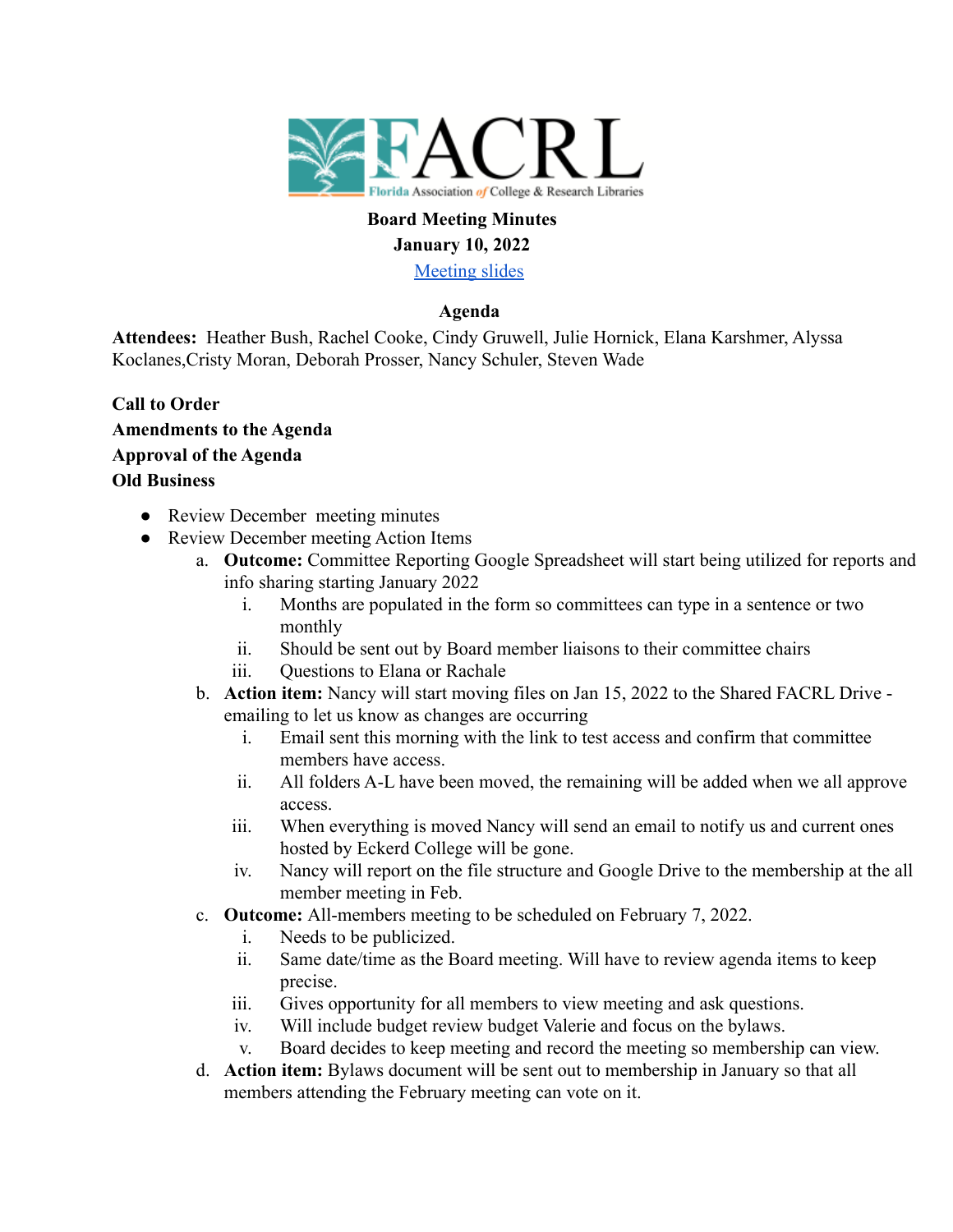- i. Previewed Word document with a copy/ paste of all proposed changes to the bylaws highlighted and including a link to the original bylaws document that's being reviewed.
- ii. The above document will be sent out to Board after today's meeting with Google Doc. After our review, the document will be emailed to the membership prior to the February meeting. Email will call for members to review.
- iii. Alyssa reported a reply to the call for board candidates which clarified the need for reviewing the candidate requirements. Discussion about residency and work in state bylaw proposed change.
- iv. Board members "work[ing] and resid[ing] in Florida library." Language changed to "or" so including anyone who is a member that is living *or* working in Florida and are members in good standing. Keeping the language vague enough to allow the membership to decide without being too specific.
- v. Google Doc of bylaws to share with the membership will not have comments. Nancy and Elana will discuss after meeting how to have membership vote.
- vi. Cristy recommends sending a new invitation via Outlook with a new All Members meeting with link to a view only Google doc with the bylaws proposed changes. The invite will also include an agenda for the meeting. Nancy will convert document for Google Doc, create an email to distribute via Wild Apricot, and a comment form (possible) for membership.
- vii. **Action time:** Invite for all member meeting including agenda and bylaws proposed changes document by January 19th, next Wednesday.

#### **New Business**

- 1. Membership poll for 2022 conference and programming (Rachel)
	- a. Reviewed survey for membership for input on topics and themes for programming including the conference.
	- b. Question for the Board about input regarding the modality of the conference and outlook for the conference modality in October 2022. Board votes in discussion to keep it virtual given the state of COVID currently, the success of our virtual conferences, and the time needed to plan.
	- c. Rachel will revise and then send to Board members after the February Board meeting and then later to membership to not conflict with other emails going out to all membership.
- 2. Website update and call for ideas/needs (Nancy)
	- a. Scheduling meeting with communication and web task force Elana, Steven, Nancy, and some members of marketing committees - to consider changes for updating in the upcoming year.
	- b. Asks for any Board member thoughts on updates to the website.

## **Officer/Liaison Reports**

- 1. President Elana Karshmer
	- a. Requests agenda items ASAP for the February meeting. Will reach out to individual Board members to solicit items.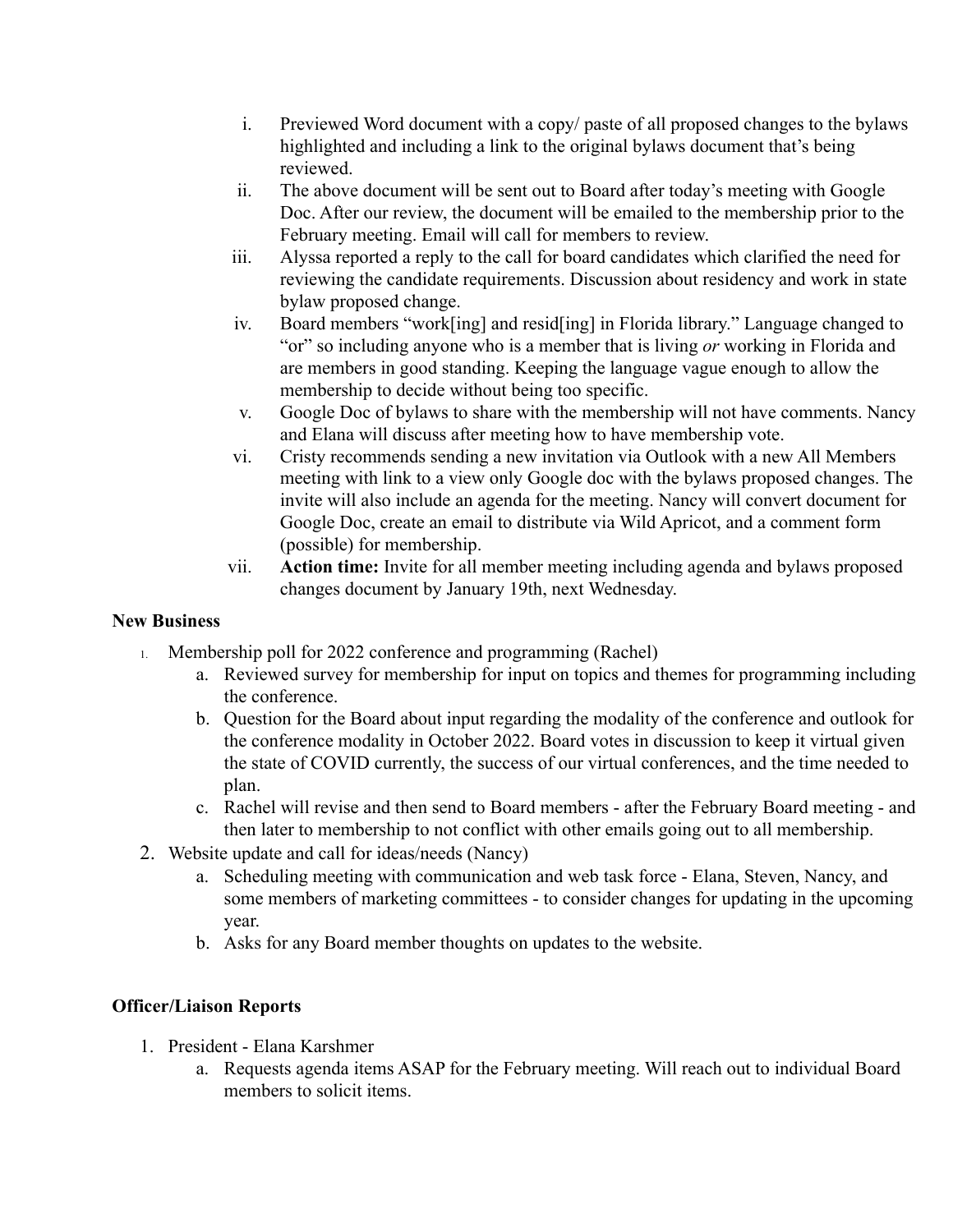- 2. President-elect Rachel Cooke
	- a. NA
- 3. Past-President Alyssa Koclanes
	- a. Nominations close January 18th. Nancy will email reminder.
	- b. 2 Secretary, 4 at large, 1 president elect.
- 4. Secretary Cristy Moran
	- a. NA
- 5. Treasurer Valerie Boulos
	- a. NA
- 6. Communication Manager Nancy Schuler
	- a. NA
- 7. Legislative Deborah Prosser
	- a. NA
	- b. Elana requests legislative report for all members meeting.

# **Committee Reports**

- 1. Membership Heather Bush
	- a. ACRL has not responded with the updated membership list. Elana will reach out again.
- 2. Marketing and Communications Nancy Schuler
	- a. NA
- 3. Nominations Alyssa Koclanes
	- a. Nominations close January 18th. Nancy will email reminder.
	- b. 2 Secretary, 4 at large, 1 president elect.
- 4. Programming Rachel Cooke
	- a. NA
- 5. Conference Program Clarissa West-White
	- a. NA
- 6. Sponsorship Valerie Boulos
	- a. NA
- 7. Scholarship Julie Hornick
	- a. NA
- 8. Virtual Conference Logistics Nancy Schuler
	- a. NA

## **Review Meeting Outcomes and Action Items**

- **Action item:** Create agenda with items for all member review items: bylaws review, budget review (Valerie), upcoming Board election. Legislative report (Deborah).
- **Action item:** The bylaws changed document will be sent out to Board after today's meeting.
- **Action item:** The bylaws document will be sent to the membership with invitation to the February board meeting for review prior to meeting and to vote.
- **Action item:** Nancy and Elana will discuss after meeting how to have membership vote after the February meeting.
- **Action time:** Invite for all member meeting including agenda and bylaws proposed changes